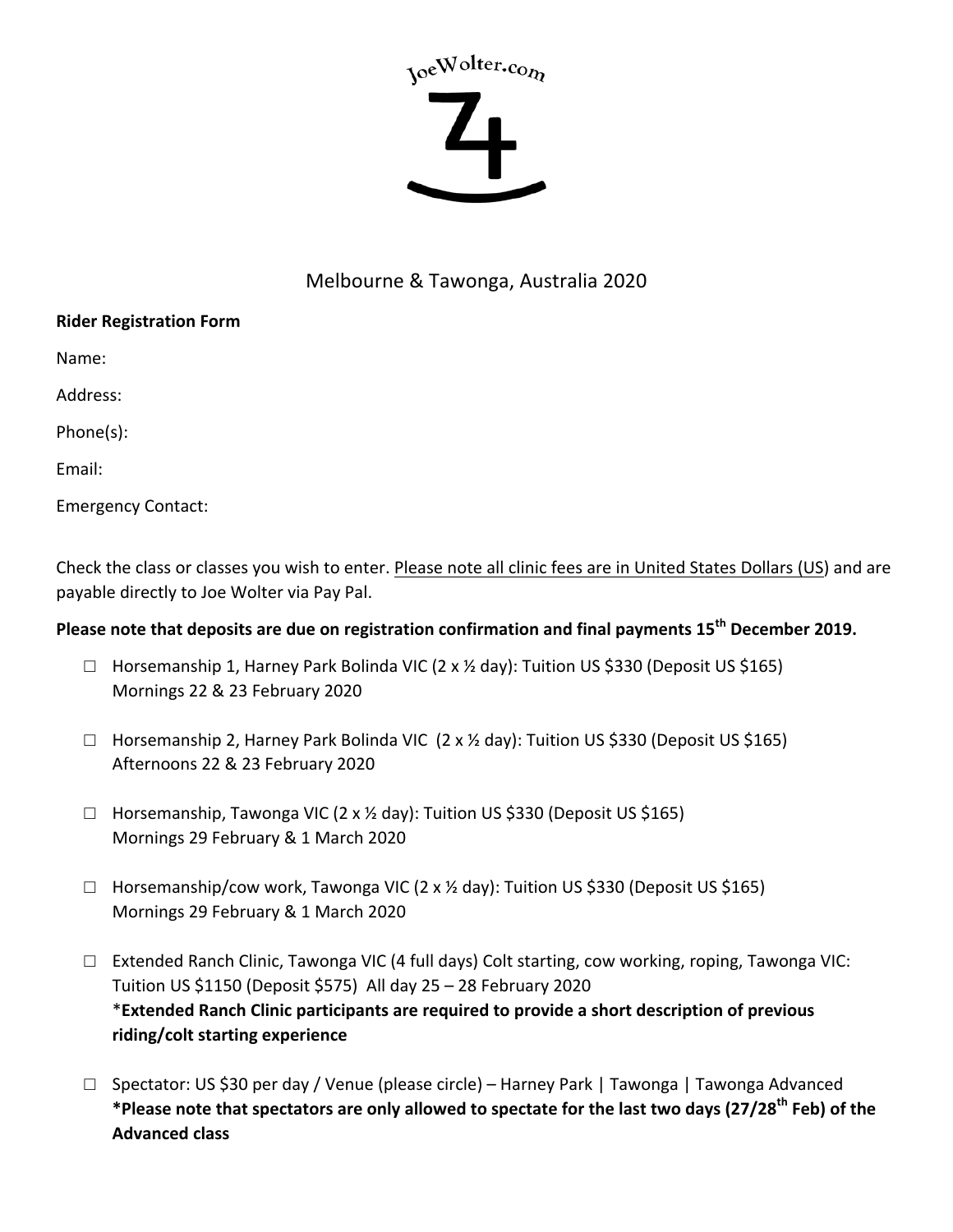#### **Payment Terms**

Your deposit enrols you in the clinic. A confirmation notice will be sent upon receipt.

Two-day Horsemanship clinics - (Harney Park & Tawonga)

Deposit US \$165

Final payment of US \$165 is due by the  $15<sup>th</sup>$  December 2019

Four-day Advanced clinic - Tawonga

Deposit US \$575

Final payment of \$575 is due by the  $15<sup>th</sup>$  December 2019

**Cancellation policy:** Deposits are non-refundable but may be applied to a replacement rider if one can be found. In the unlikely event that this clinic is cancelled all deposits and clinic payments will be returned.

#### **Payment Method**

Please pay online via Joe Wolter's website

www.joewolter.com/australia-clinics.html

Date of deposit payment\_\_\_\_\_\_\_\_\_\_\_\_\_\_\_\_\_\_\_\_\_\_\_\_\_\_\_\_\_\_\_\_\_\_\_\_\_\_\_\_\_

Pay pal transaction number

Please fill in and return this registration to:

Anne Timewell

PO Box 52 Tawonga, Vic 3697

or scan and email to annetimewell@gmail.com.

Riders will need to sign a release of liability waiver before riding and minor must have a parent or guardian present to sign. Minors must also wear a helmet.